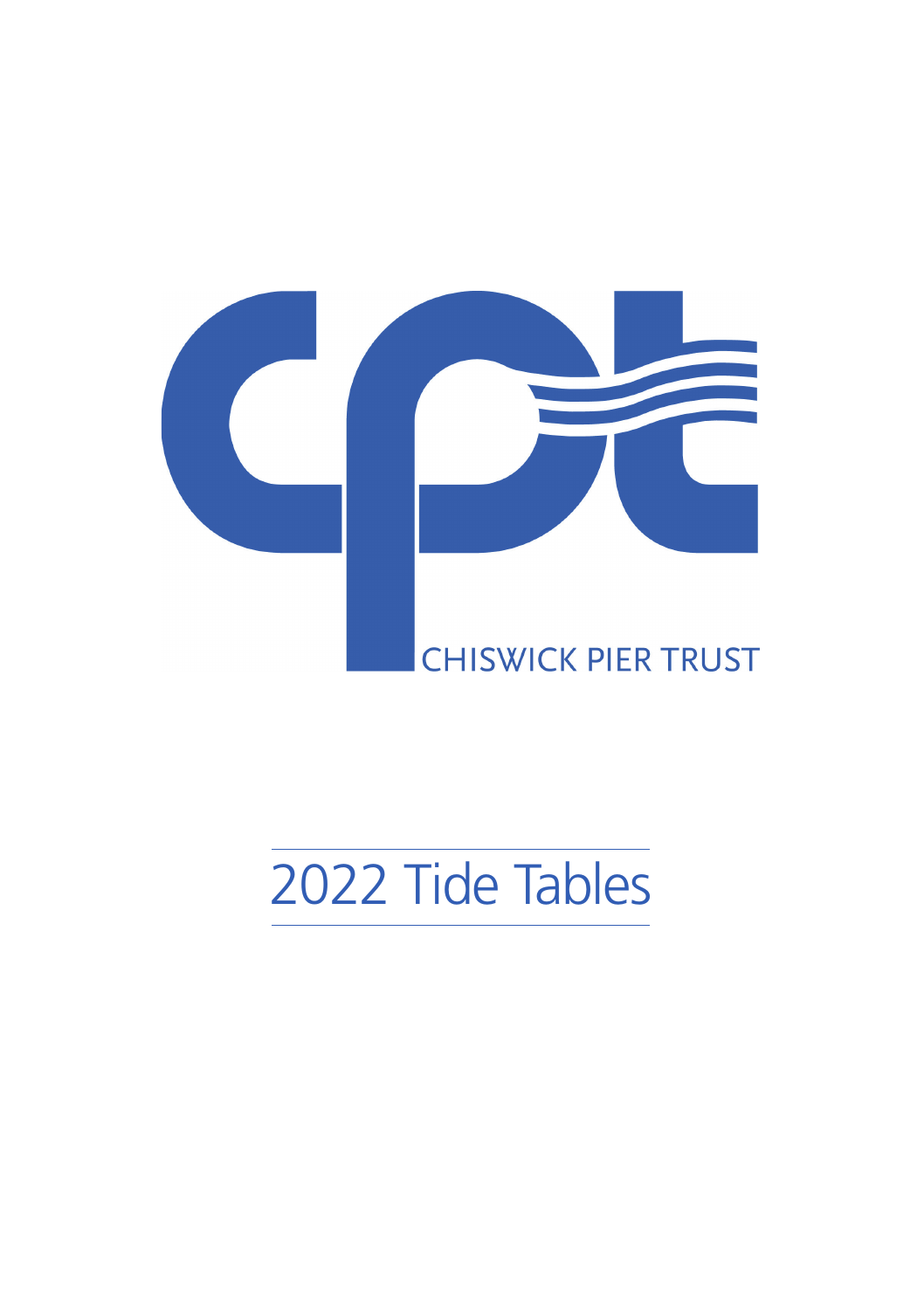# **CHISWICK PIER TIDE TABLES 2022**

These tide tables for Chiswick Pier use local clock times, GMT or BST according to season. The times are those predicted for High Water or Low Water at Chiswick Pier. The heights are those of the same tide at London Bridge in metres above chart datum there. We felt that these heights are generally better understood and hence more useful than the heights above chart datum at Chiswick which few people are familiar with.

Note that the times and heights in the tables are predictions that may be varied in practice by the weather and by the fluvial (fresh water) flow coming downstream from the upper Thames.

The tables have been prepared for the Chiswick Pier Trust by Richard Jennings, based on data from the Port of London Authority and published with their kind permission. The Chiswick Pier Trust does not accept responsibility for the information provided.

Further information about tides on the Thames in this part of London is available online at **thamestides.org.uk**. In particular, real-time information on what is actually happening on the Thames, including current tide levels and fluvial flow, the Barrier status and details of any active flood alerts, are available at **thamestides.org.uk/now**

#### **Tidal Differences**

**2**

The following average time differences (in hours and minutes) should be applied to the times in these tables to give the approximate times of high or low water at other locations on the Thames:

| <b>UP-RIVER</b> (Add to Chiswick Pier times)          | <b>High Water</b> | Low Water |  |
|-------------------------------------------------------|-------------------|-----------|--|
| <b>Richmond Lock</b>                                  | $+0:20$           | $+0.47$   |  |
| <b>Brentford GU Canal Junction</b>                    | $+0:13$           | $+0:31$   |  |
| Strand on the Green (Kew Railway Bridge)              | $+0:09$           | $+0.22$   |  |
| <b>DOWN-RIVER</b> (Subtract from Chiswick Pier times) | <b>High Water</b> | Low Water |  |
| Hammersmith Bridge                                    | $-0:04$           | $-0:09$   |  |
| <b>Putney Bridge</b>                                  | $-0:11$           | $-0:24$   |  |
| Chelsea Bridge                                        | $-0:28$           | $-1:03$   |  |
| <b>Westminster Bridge</b>                             | $-0:32$           | $-1:15$   |  |
| London Bridge (Tower Pier)                            | $-0:42$           | $-1:38$   |  |

Moon phases:  $\bullet$  New Moon  $\bullet$  1st Quarter  $\circlearrowright$  Full Moon  $\bullet$  3rd Quarter

© 2021 Richard Jennings and Port of London Authority.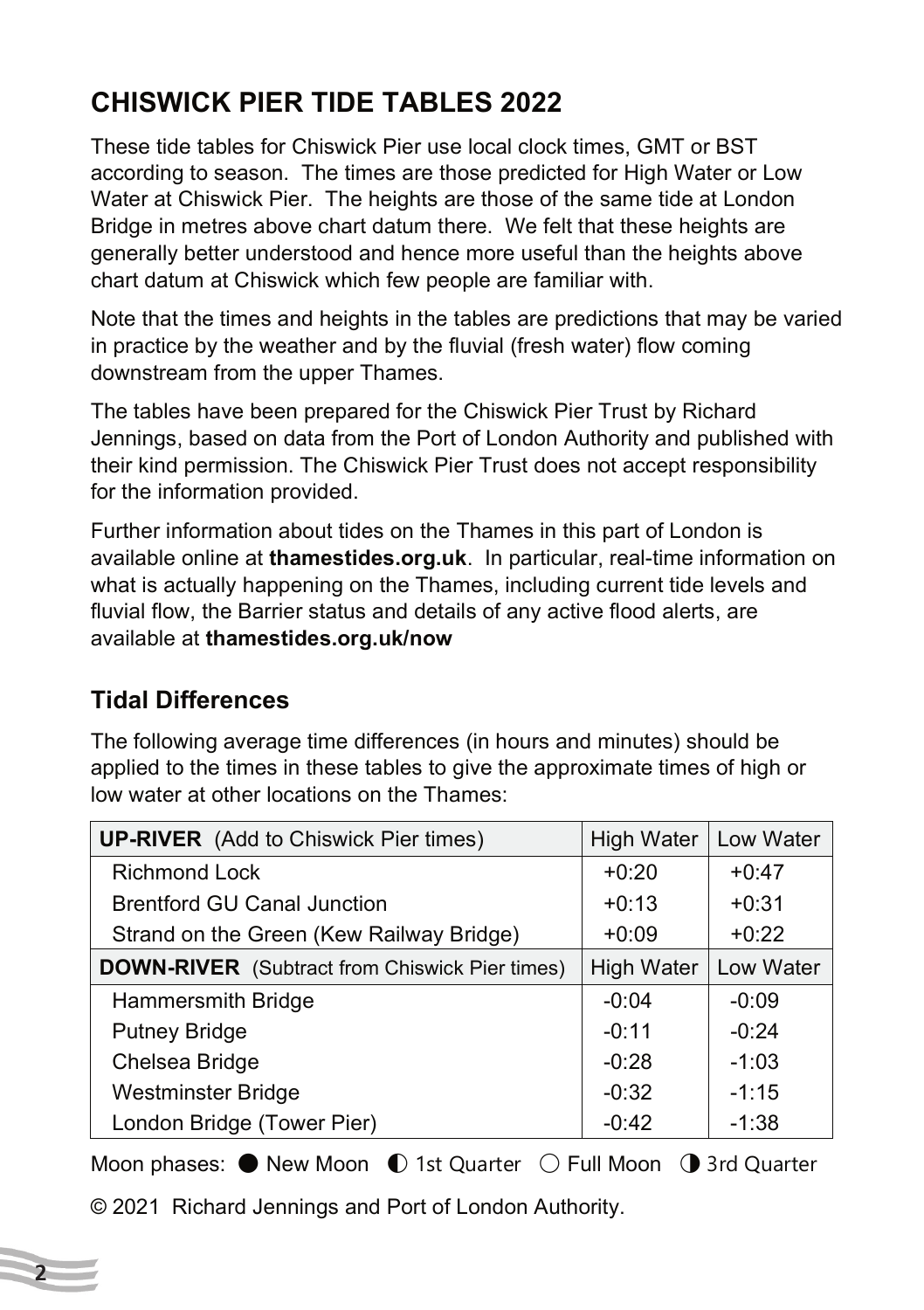# **CHISWICK PIER**

|                                                                     | For each tide, the time is the local clock time at Chiswick Pier,<br>the height in metres is that of the same tide at London Bridge. |                                 |                                           |                                 |                                           |                                 |                                           |                                 |
|---------------------------------------------------------------------|--------------------------------------------------------------------------------------------------------------------------------------|---------------------------------|-------------------------------------------|---------------------------------|-------------------------------------------|---------------------------------|-------------------------------------------|---------------------------------|
|                                                                     |                                                                                                                                      |                                 | <b>High Water</b>                         |                                 |                                           |                                 | <b>Low Water</b>                          |                                 |
|                                                                     | <b>Morning</b>                                                                                                                       |                                 | <b>Afternoon</b>                          |                                 | <b>Morning</b>                            |                                 | Afternoon                                 |                                 |
| <b>Date</b>                                                         | <b>Time</b>                                                                                                                          | m                               | <b>Time</b>                               | m                               | <b>Time</b>                               | m                               | <b>Time</b>                               | m                               |
| <b>JANUARY 2022</b>                                                 |                                                                                                                                      |                                 |                                           |                                 |                                           |                                 |                                           |                                 |
| Sa<br>1<br>Su<br>$\overline{2}$                                     | 00:27<br>01:27                                                                                                                       | 6.7<br>6.9                      | 12:53<br>13:52                            | 6.8<br>7.1                      | 07:46<br>08:49                            | 1.1<br>0.9                      | 20:26<br>21:21                            | 0.8<br>0.7                      |
| 3<br>M<br>4<br>Tu<br>W<br>5<br>Th<br>6<br>F<br>7                    | 02:20<br>03:09<br>03:55<br>04:40<br>05:25                                                                                            | 7.0<br>7.1<br>7.1<br>7.0<br>6.9 | 14:46<br>15:36<br>16:25<br>17:14<br>18:03 | 7.2<br>7.3<br>7.3<br>7.2<br>7.0 | 09:45<br>11:21<br>00:16<br>00:57          | 0.7<br>0.5<br>0.7<br>0.8        | 22:38<br>23:31<br>12:15<br>13:05<br>13:49 | 0.7<br>0.7<br>0.4<br>0.4<br>0.5 |
| Sa<br>8<br>9<br>Su<br>$\bullet$                                     | 06:09<br>06:54                                                                                                                       | 6.7<br>6.4                      | 18:52<br>19:42                            | 6.7<br>6.4                      | 01:32<br>02:01                            | 1.0<br>1.1                      | 14:27<br>14:57                            | 0.7<br>0.9                      |
| M<br>10<br>Tu<br>11<br>W<br>12<br>13<br>Th<br>F<br>14               | 07:43<br>08:38<br>09:40<br>10:47                                                                                                     | 6.2<br>6.0<br>5.9<br>5.9        | 20:31<br>21:22<br>22:18<br>23:26<br>12:04 | 6.1<br>5.9<br>5.9<br>5.9<br>6.0 | 02:30<br>02:58<br>03:39<br>04:36<br>06:37 | 1.4<br>1.6<br>1.8<br>1.8<br>1.6 | 15:09<br>15:35<br>16:19<br>18:04<br>19:05 | 1.1<br>1.3<br>1.4<br>1.5<br>1.4 |
| Sa<br>15<br>16<br>Su                                                | 00:34<br>01:24                                                                                                                       | 6.1<br>6.3                      | 13:03<br>13:49                            | 6.2<br>6.4                      | 07:39<br>08:32                            | 1.4<br>1.1                      | 20:01<br>20:51                            | 1.3<br>1.2                      |
| $\bigcirc$<br>17<br>M<br>18<br>Tu<br>W<br>19<br>Th<br>20<br>F<br>21 | 02:06<br>02:42<br>03:16<br>03:51<br>04:25                                                                                            | 6.5<br>6.5<br>6.6<br>6.6<br>6.6 | 14:28<br>15:02<br>15:37<br>16:12<br>16:50 | 6.5<br>6.6<br>6.6<br>6.7<br>6.7 | 09:23<br>10:18<br>11:10<br>11:54          | 1.0<br>0.9<br>0.9<br>0.8        | 21:38<br>22:26<br>23:04<br>23:40<br>12:34 | 1.2<br>1.2<br>1.1<br>1.1<br>0.8 |
| Sa<br>22<br>Su<br>23                                                | 05:00<br>05:34                                                                                                                       | 6.6<br>6.6                      | 17:28<br>18:07                            | 6.7<br>6.6                      | 00:15<br>00:49                            | 1.0<br>1.0                      | 13:07<br>13:32                            | 0.8<br>0.9                      |
| M<br>24<br>$\bigcirc$<br>25<br>Tu<br>W<br>26<br>27<br>Th<br>F<br>28 | 06:07<br>06:44<br>07:31<br>08:35<br>10:00                                                                                            | 6.5<br>6.4<br>6.3<br>6.2<br>6.1 | 18:47<br>19:31<br>20:26<br>21:33<br>22:47 | 6.5<br>6.3<br>6.2<br>6.1<br>6.1 | 01:23<br>01:58<br>02:34<br>03:17<br>04:19 | 1.1<br>1.2<br>1.3<br>1.5<br>1.6 | 13:54<br>14:21<br>14:55<br>15:44<br>17:21 | 0.9<br>1.0<br>1.1<br>1.3<br>1.3 |
| 29<br>Sa<br>Su<br>30                                                | 11:30<br>00:11                                                                                                                       | 6.3<br>6.3                      | 12:48                                     | 6.6                             | 05:40<br>07:22                            | 1.5<br>1.3                      | 18:57<br>20:08                            | 1.2<br>1.0                      |
| M<br>31                                                             | 01:18                                                                                                                                | 6.6                             | 13:48                                     | 6.9                             | 08:34                                     | 1.0                             | 21:11                                     | 0.8                             |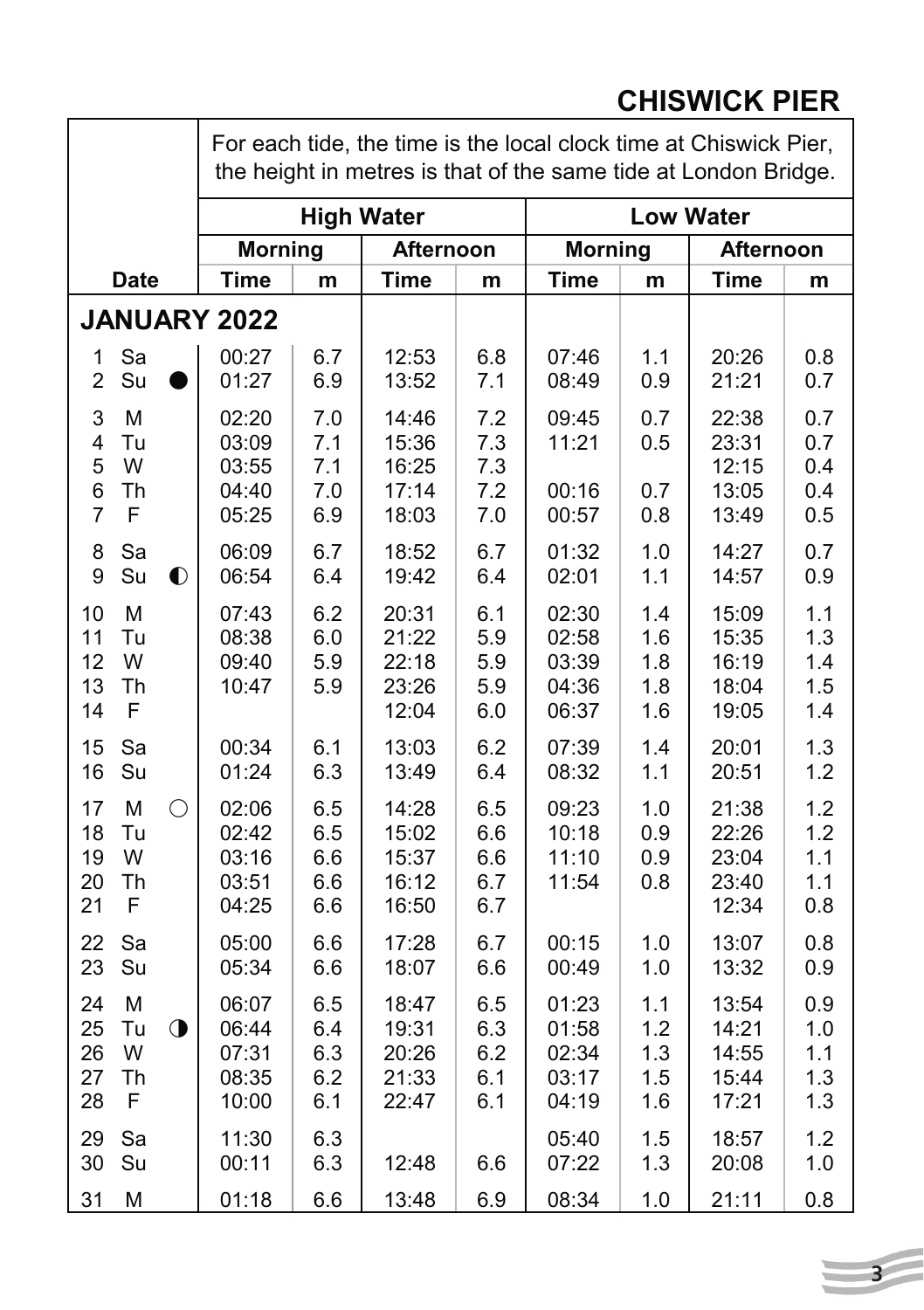#### **Date Time m Time m Time m Time m** For each tide, the time is the local clock time at Chiswick Pier, the height in metres is that of the same tide at London Bridge. **High Water Low Water Morning Afternoon Morning Afternoon FEBRUARY 2022** 1 Tu ●| 02:12 | 6.8 | 14:40 | 7.1 | 10:24 | 0.6 | 22:28 | 0.7 2 W 02:58 7.0 15:28 7.3 11:20 0.4 23:17 0.6 3 Th 03:41 7.1 16:13 7.3 12:07 0.2 23:59 0.6 4 F 04:23 7.1 16:57 7.2 12:50 0.2 5 Sa 05:03 7.1 17:40 7.0 00:36 0.6 13:26 0.3 6 Su 05:41 6.9 18:21 6.7 01:07 0.8 13:53 0.6 7 M | 06:19 | 6.7 | 19:00 | 6.4 | 01:33 | 1.0 | 14:03 | 0.8 8 Tu 06:57 6.4 19:41 6.1 01:54 1.2 14:12 1.0 9 W 07:44 6.1 20:26 5.8 02:11 1.4 14:34 1.3 10 Th 08:49 5.8 21:20 5.6 02:45 1.6 15:16 1.6 11 F | 09:58 | 5.6 | 22:22 | 5.5 | 03:36 | 1.9 | 16:21 | 1.8 12 Sa | 11:12 | 5.7 | 23:38 | 5.7 | 04:55 | 1.9 | 18:30 | 1.7 13 Su 12:34 5.9 07:09 1.6 19:37 1.5 14 M | 00:53 | 6.0 | 13:26 | 6.2 | 08:09 | 1.2 | 20:35 | 1.3 15 Tu | 01:41 | 6.3 | 14:07 | 6.5 | 09:08 | 1.0 | 21:32 | 1.2 16 W 02:20 6.5 14:43 6.6 10:08 0.8 22:20 1.1 17 Th 02:56 6.6 15:18 6.7 10:56 0.7 22:57 1.0 18 F 03:32 6.7 15:54 6.9 11:39 0.6 23:27 0.9 19 Sa | 04:06 | 6.8 | 16:31 | 7.0 | | 12:18 | 0.5 20 Su | 04:40 | 6.9 | 17:08 | 7.0 | 00:04 | 0.8 | 12:50 | 0.5 21 M | 05:14 | 6.9 | 17:45 | 6.9 | 00:40 | 0.8 | 13:15 | 0.6 22 Tu | 05:49 | 6.8 | 18:23 | 6.7 | 01:13 | 0.9 | 13:38 | 0.7 23 W 06:28 6.7 19:05 6.4 01:45 1.0 14:02 0.9 24 Th | 07:15 | 6.5 | 19:55 | 6.2 | 02:16 | 1.2 | 14:26 | 1.1 25 F | 08:15 | 6.2 | 20:58 | 5.9 | 02:44 | 1.4 | 15:13 | 1.4 26 Sa | 09:43 | 6.0 | 22:21 | 5.8 | 03:48 | 1.6 | 16:47 | 1.5 27 Su | 11:30 | 6.1 | | 05:15 | 1.6 | 18:40 | 1.4 28 M | 00:05 | 6.0 | 12:45 | 6.4 | 07:26 | 1.3 | 19:59 | 1.1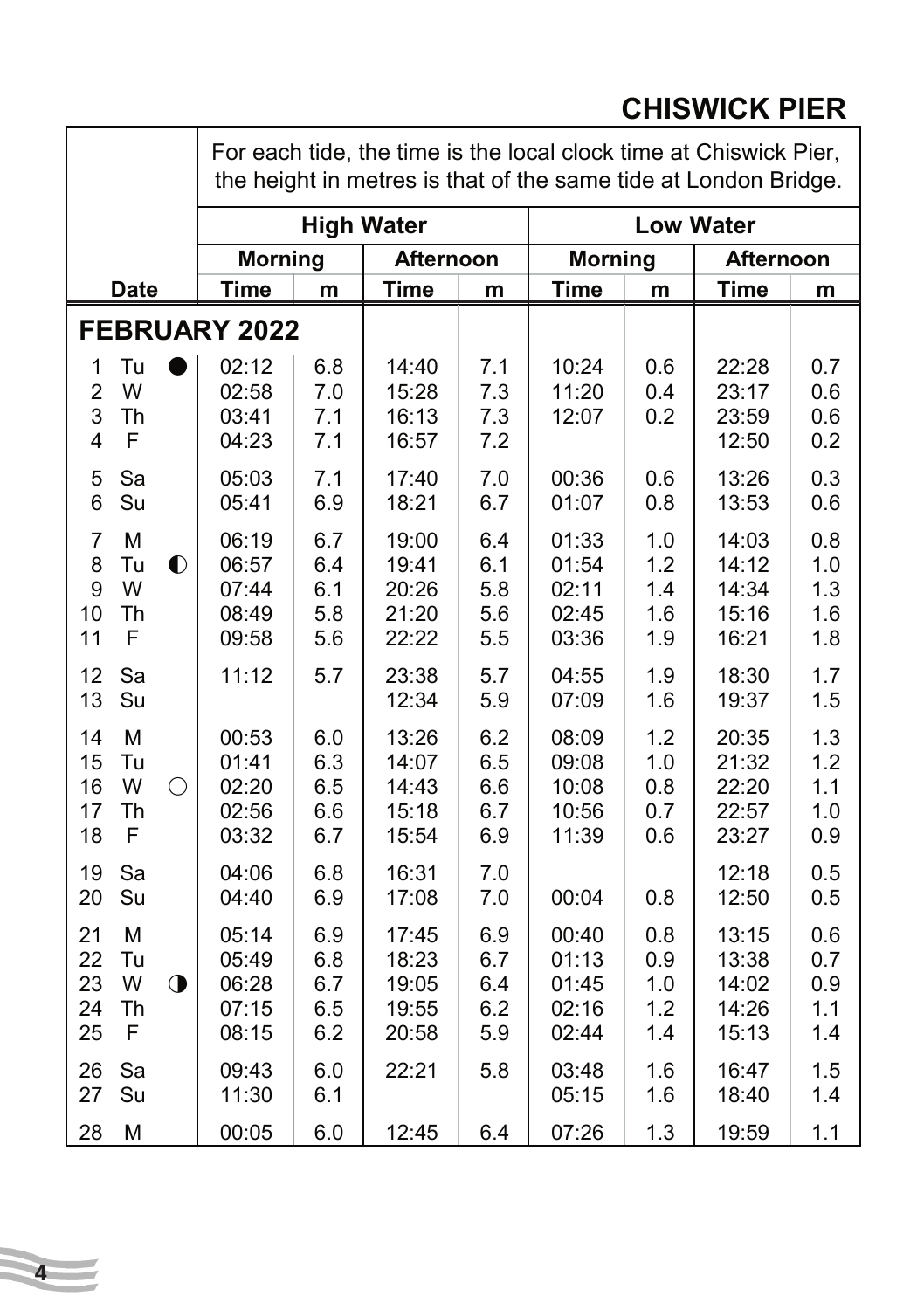#### **Date Time m Time m Time m Time m** For each tide, the time is the local clock time at Chiswick Pier, the height in metres is that of the same tide at London Bridge. **High Water Low Water Morning Afternoon Morning Afternoon MARCH 2022** 1 Tu 01:09 6.4 13:41 6.8 09:16 0.8 21:09 0.8 2 W ●| 01:59 | 6.7 | 14:30 | 7.1 | 10:16 | 0.4 | 22:09 | 0.6 3 Th 02:43 6.9 15:13 7.2 11:05 0.2 22:53 0.5 4 F 03:23 7.1 15:55 7.3 11:47 0.1 23:31 0.5 5 Sa 04:00 7.2 16:33 7.2 12:22 0.2 6 Su 04:36 7.2 17:09 7.1 00:05 0.6 12:48 0.4 7 M | 05:11 | 7.0 | 17:43 | 6.8 | 00:37 | 0.7 | 13:01 | 0.6 8 Tu | 05:46 | 6.8 | 18:16 | 6.5 | 01:04 | 0.9 | 13:16 | 0.8 9 W | 06:20 | 6.5 | 18:48 | 6.2 | 01:24 | 1.0 | 13:31 | 1.0 10 Th 06:57 6.1 19:26 5.8 01:37 1.2 13:51 1.3 11 F | 07:47 | 5.7 | 20:25 | 5.5 | 01:59 | 1.5 | 14:26 | 1.6 12 Sa | 09:16 | 5.4 | 21:38 | 5.3 | 02:45 | 1.8 | 15:22 | 2.0 13 Su | 10:31 | 5.4 | 22:56 | 5.4 | 04:04 | 2.0 | 16:52 | 2.1 14 M 11:47 5.7 06:37 1.7 19:04 1.7 15 Tu | 00:11 | 5.8 | 12:51 | 6.1 | 07:39 | 1.3 | 20:05 | 1.3 16 W 01:08 6.2 13:37 6.5 08:36 0.9 20:57 1.1 17 Th | 01:51 | 6.5 | 14:16 | 6.7 | 09:36 | 0.8 | 21:43 | 1.0 18 F 02:28 6.7 14:52 6.9 10:28 0.6 22:21 0.9 19 Sa | 03:04 | 6.9 | 15:28 | 7.1 | 11:12 | 0.5 | 23:04 | 0.8 20 Su 03:39 7.0 16:05 7.2 11:49 0.4 23:46 0.7 21 M | 04:16 | 7.1 | 16:44 | 7.2 | | | 12:21 | 0.3 22 Tu | 04:53 | 7.1 | 17:22 | 7.0 | 00:25 | 0.7 | 12:49 | 0.4 23 W | 05:33 | 7.0 | 18:01 | 6.8 | 01:00 | 0.8 | 13:17 | 0.6 24 Th | 06:15 | 6.8 | 18:44 | 6.4 | 01:32 | 0.9 | 13:43 | 0.8 25 F 07:05 6.5 19:34 6.1 02:04 1.0 14:07 1.2 26 Sa | 08:11 | 6.1 | 20:39 | 5.8 | 02:39 | 1.3 | 14:59 | 1.5 27 Su | 10:52 | 5.9 | 23:17 | 5.7 | 04:40 | 1.5 | 17:39 | 1.7 28 M | | | 12:21 | 6.1 | 06:51 | 1.5 | 19:29 | 1.4 29 Tu | 00:49 | 6.0 | 13:29 | 6.6 | 08:29 | 1.1 | 20:44 | 1.0 30 W 01:50 6.4 14:25 6.9 10:00 0.6 21:45 0.7 31 Th | 02:40 | 6.8 | 15:11 | 7.1 | 10:55 | 0.3 | 22:37 | 0.6

## **CHISWICK PIER**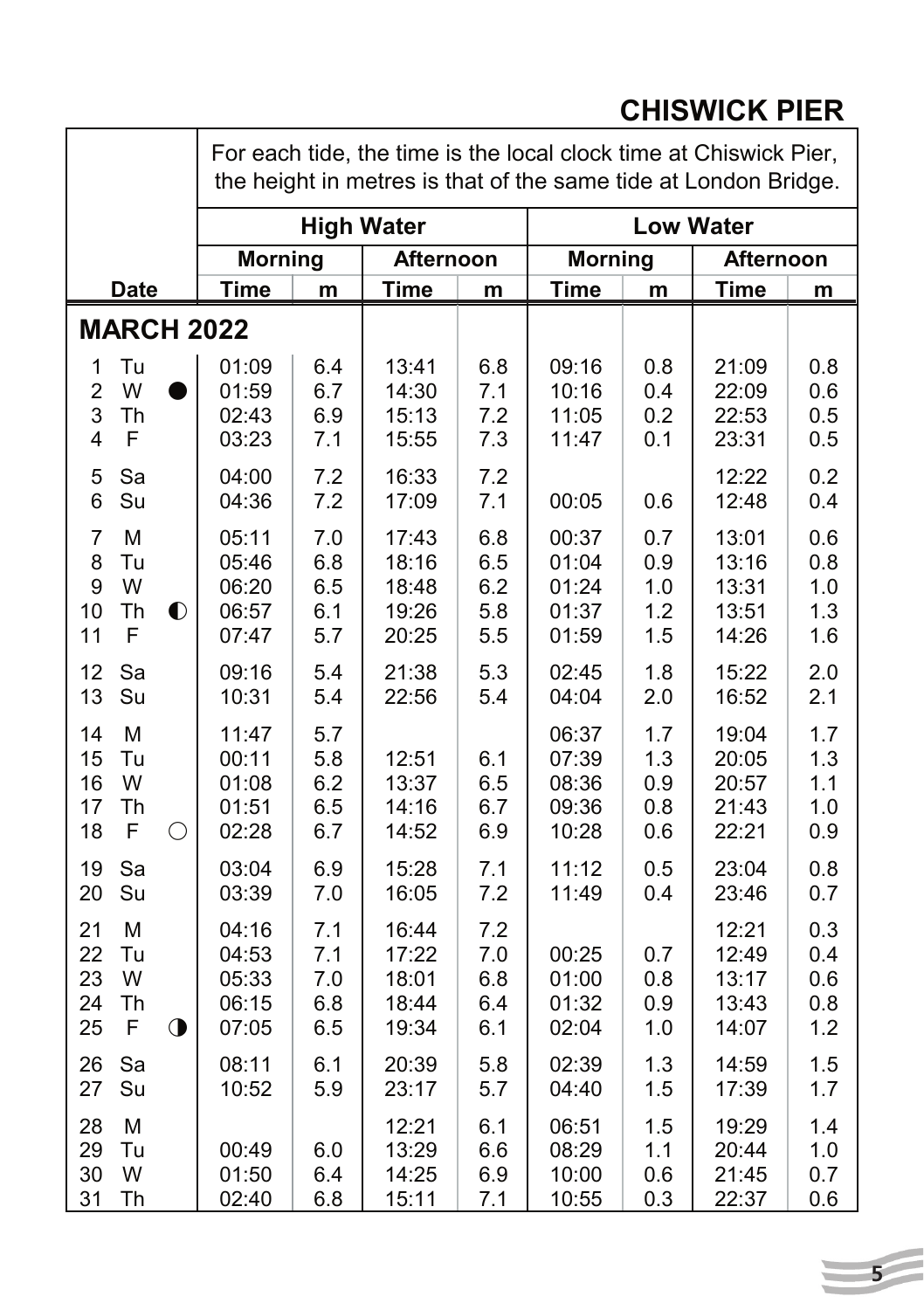#### **Date Time m Time m Time m Time m** For each tide, the time is the local clock time at Chiswick Pier, the height in metres is that of the same tide at London Bridge. **High Water Low Water Morning Afternoon Morning Afternoon APRIL 2022** 1 F ●| 03:22 | 6.9 | 15:53 | 7.2 | 11:39 | 0.2 | 23:19 | 0.6 2 Sa | 03:59 | 7.1 | 16:30 | 7.2 | 12:15 | 0.3 | 23:55 | 0.6 3 Su 04:33 7.2 17:04 7.2 12:40 0.4 4 M 05:07 7.2 17:36 7.0 00:31 0.6 12:39 0.5 5 Tu 05:41 7.0 18:06 6.8 01:06 0.7 13:13 0.7 6 W 06:16 6.8 18:35 6.5 01:36 0.8 13:39 0.8 7 Th | 06:50 | 6.4 | 19:05 | 6.2 | 02:00 | 1.0 | 14:00 | 1.0 8 F | 07:26 | 6.1 | 19:37 | 5.9 | 02:15 | 1.1 | 14:16 | 1.3 9 Sa 08:08 5.8 20:23 5.6 01:46 1.3 14:46 1.6 10 Su 09:32 5.4 21:46 5.3 03:00 1.6 15:37 2.0 11 M | 10:51 | 5.3 | 23:16 | 5.3 | 04:12 | 1.9 | 17:00 | 2.2 12 Tu 12:01 5.6 06:50 1.7 18:31 1.8 13 W | 00:28 | 5.7 | 13:05 | 6.1 | 07:59 | 1.3 | 20:11 | 1.4 14 Th 01:26 6.2 13:57 6.5 08:55 0.9 21:09 1.1 15 F | 02:13 | 6.5 | 14:40 | 6.8 | 09:47 | 0.7 | 21:59 | 1.0 16 Sa 02:53 6.8 15:19 7.0 10:39 0.5 22:50 0.8 17 Su 03:31 7.0 15:59 7.2 11:31 0.4 23:39 0.7 18 M | 04:12 | 7.2 | 16:39 | 7.3 | | | | | | 12:15 | 0.3 19 Tu 04:54 7.3 17:20 7.2 00:27 0.6 12:52 0.3 20 W 05:36 7.2 18:02 7.0 01:10 0.6 13:27 0.4 21 Th | 06:21 | 7.1 | 18:45 | 6.7 | 01:48 | 0.6 | 14:01 | 0.6 22 F 07:09 6.8 19:29 6.4 02:24 0.8 14:35 0.9 23 Sa 08:05 6.5 20:23 6.1 03:00 0.9 15:16 1.2 24 Su | 09:19 | 6.2 | 21:33 | 5.8 | 03:44 | 1.1 | 16:15 | 1.5 25 M | 10:43 | 6.1 | 23:02 | 5.9 | 04:47 | 1.3 | 17:32 | 1.6 26 Tu | 11:57 | 6.3 | | | 06:50 | 1.2 | 19:11 | 1.3 27 W | 00:19 | 6.1 | 13:05 | 6.6 | 08:07 | 0.9 | 20:18 | 1.1 28 Th | 01:22 | 6.5 | 14:00 | 6.9 | 09:24 | 0.6 | 21:15 | 0.8 29 F | 02:13 | 6.7 | 14:46 | 7.0 | 10:22 | 0.5 | 22:04 | 0.7 30 Sa 02:56 6.9 15:26 7.0 11:03 0.5 22:45 0.7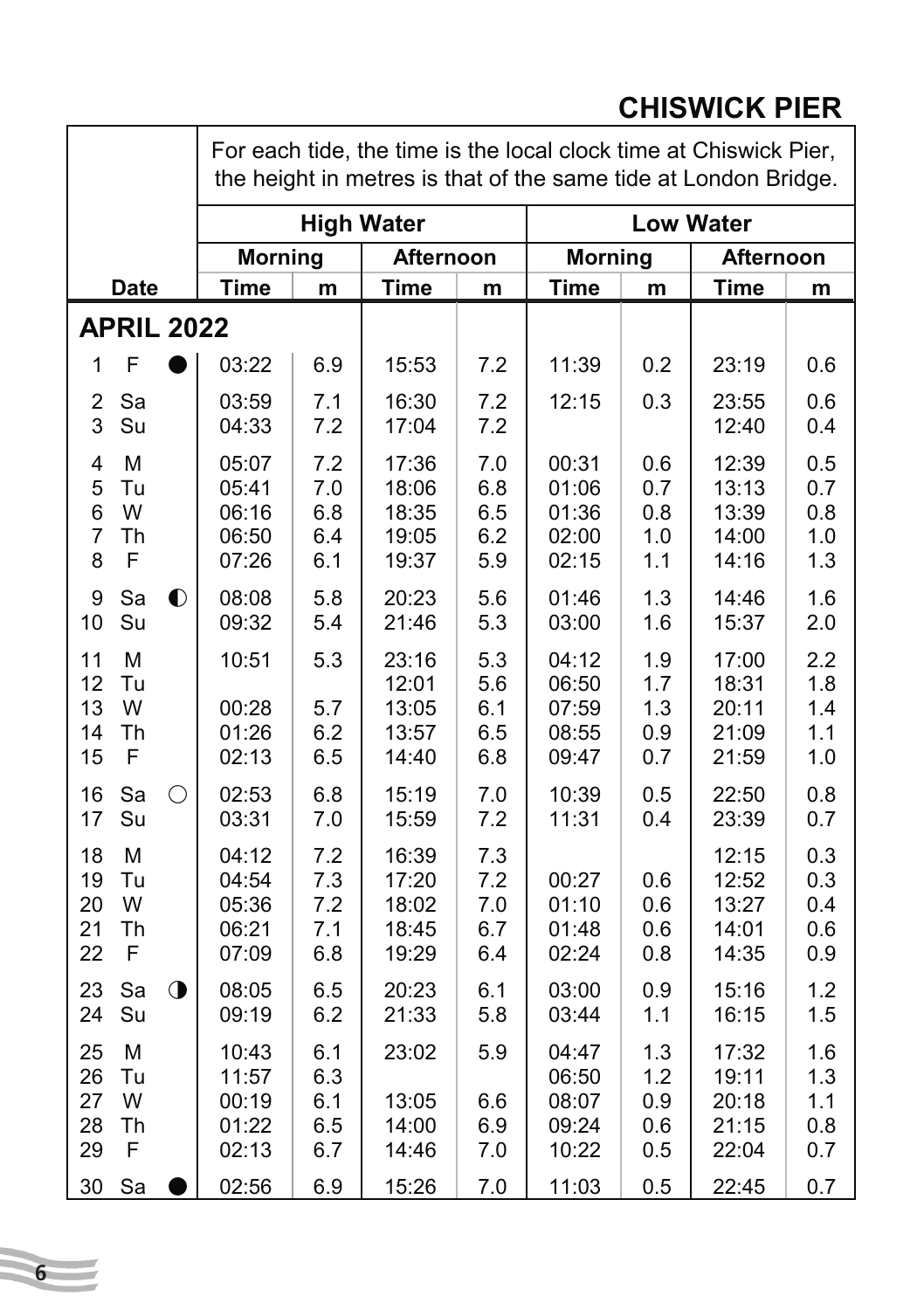#### **Date Time m Time m Time m Time m** For each tide, the time is the local clock time at Chiswick Pier, the height in metres is that of the same tide at London Bridge. **High Water Low Water Morning Afternoon Morning Afternoon MAY 2022** 1 Su | 03:34 | 7.0 | 16:03 | 7.0 | 11:32 | 0.5 | 23:20 | 0.6 2 M | 04:08 | 7.1 | 16:35 | 7.0 | 11:22 | 0.6 | 23:59 | 0.7 3 Tu | 04:41 | 7.1 | 17:04 | 6.9 | | 12:02 | 0.7 4 W 05:16 6.9 17:33 6.7 00:37 0.7 12:39 0.8 5 Th 05:51 6.6 18:04 6.5 01:12 0.8 13:12 0.9 6 F | 06:27 | 6.4 | 18:36 | 6.2 | 01:42 | 1.0 | 13:37 | 1.1 7 Sa | 07:05 | 6.1 | 19:11 | 5.9 | 02:05 | 1.1 | 13:56 | 1.3 8 Su | 07:47 | 5.9 | 19:54 | 5.7 | 01:22 | 1.2 | 14:25 | 1.5 9 M 08:42 5.6 20:51 5.5 02:40 1.4 15:15 1.8 10 Tu | 10:07 | 5.6 | 22:21 | 5.4 | 03:45 | 1.6 | 16:24 | 2.0 11 W | 11:15 | 5.7 | 23:38 | 5.7 | 05:05 | 1.6 | 17:42 | 1.8 12 Th | | | | 12:15 | 6.1 | 07:14 | 1.2 | 18:58 | 1.5 13 F | 00:37 | 6.1 | 13:11 | 6.5 | 08:13 | 0.9 | 20:22 | 1.2 14 Sa | 01:29 | 6.5 | 14:01 | 6.8 | 09:07 | 0.7 | 21:23 | 1.0 15 Su | 02:17 | 6.8 | 14:47 | 7.1 | 10:00 | 0.5 | 22:20 | 0.9 16 M 03:03 7.1 15:32 7.2 10:51 0.5 23:15 0.7 17 Tu | 03:49 | 7.2 | 16:17 | 7.3 | 11:44 | 0.4 18 W | 04:35 | 7.3 | 17:02 | 7.2 | 00:10 | 0.6 | 12:31 | 0.4 19 Th | 05:24 | 7.3 | 17:47 | 7.0 | 01:00 | 0.6 | 13:14 | 0.5 20 F | 06:13 | 7.1 | 18:33 | 6.7 | 01:46 | 0.6 | 13:54 | 0.7 21 Sa | 07:07 | 6.9 | 19:23 | 6.4 | 02:29 | 0.6 | 14:35 | 0.9 22 Su 08:06 6.6 20:18 6.2 03:14 0.8 15:19 1.2 23 M | 09:13 | 6.4 | 21:24 | 6.1 | 04:19 | 0.9 | 16:10 | 1.3 24 Tu | 10:19 | 6.4 | 22:34 | 6.1 | 05:27 | 1.0 | 17:12 | 1.4 25 W | 11:25 | 6.4 | 23:42 | 6.2 | 06:27 | 0.9 | 18:39 | 1.3 26 Th | | | 12:31 | 6.6 | 07:26 | 0.8 | 19:42 | 1.2 27 F | 00:47 | 6.4 | 13:29 | 6.7 | 08:25 | 0.8 | 20:39 | 1.0 28 Sa | 01:43 | 6.6 | 14:18 | 6.8 | 09:13 | 0.7 | 21:29 | 0.9 29 Su 02:30 6.7 14:59 6.8 09:46 0.8 22:11 0.8 30 M ●| 03:12 | 6.8 | 15:37 | 6.8 | 10:17 | 0.8 | 22:51 | 0.8 31 Tu 03:49 6.8 16:10 6.8 10:55 0.8 23:34 0.8

## **CHISWICK PIER**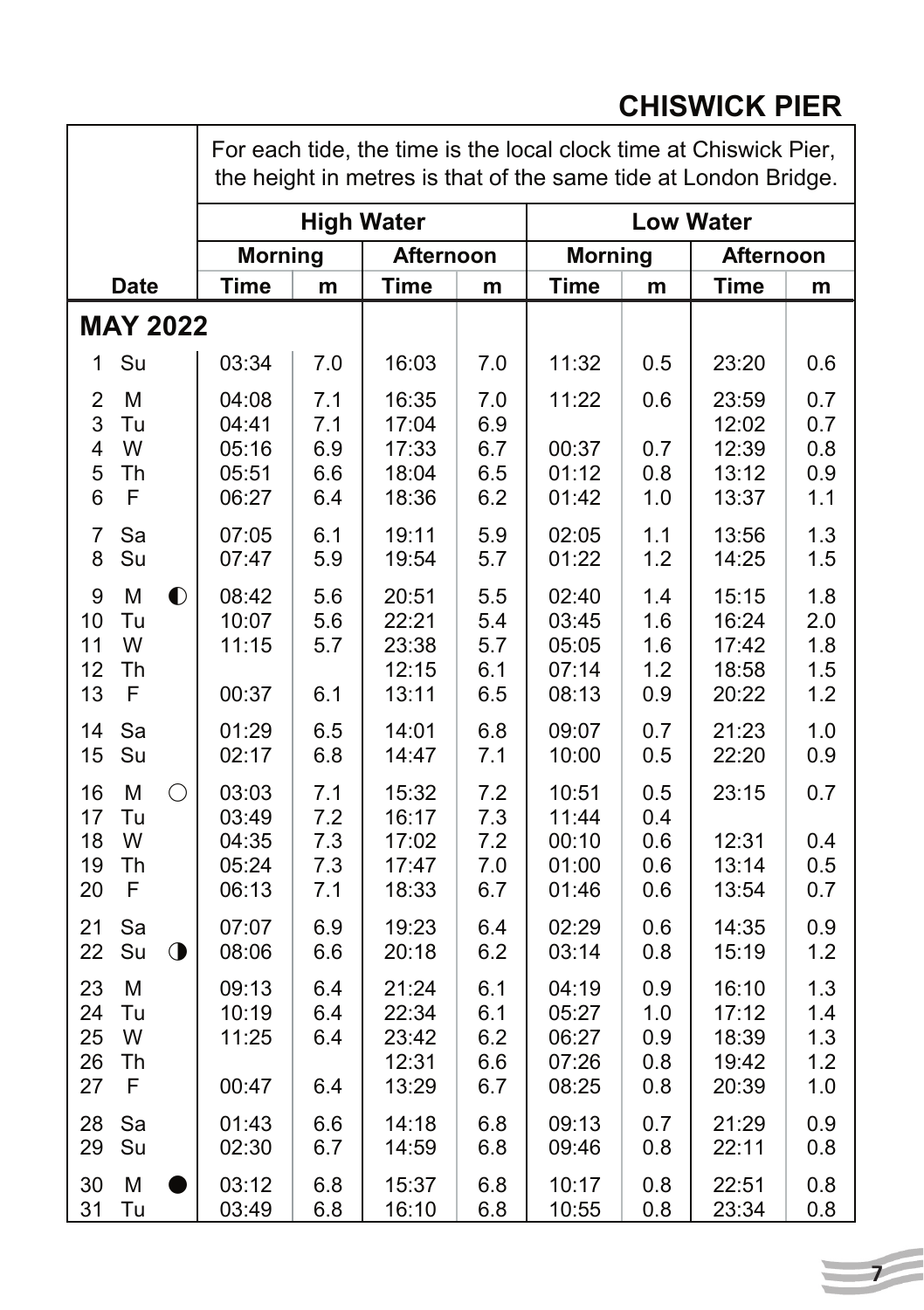#### **Date Time m Time m Time m Time m** For each tide, the time is the local clock time at Chiswick Pier, the height in metres is that of the same tide at London Bridge. **High Water Low Water Morning Afternoon Morning Afternoon JUNE 2022** 1 W 04:24 6.8 16:40 6.7 11:37 0.9 2 Th | 04:58 | 6.7 | 17:10 | 6.6 | 00:16 | 0.8 | 12:17 | 1.0 3 F 05:33 6.5 17:43 6.4 00:56 0.9 12:53 1.1 4 Sa | 06:10 | 6.3 | 18:19 | 6.2 | 01:31 | 1.0 | 13:23 | 1.2 5 Su 06:49 6.2 18:56 6.1 02:02 1.0 13:48 1.3 6 M 07:31 6.1 19:35 5.9 02:22 1.1 14:19 1.4 7 Tu 08:18 6.0 20:20 5.8 02:45 1.2 15:03 1.6 8 W | 09:17 | 5.9 | 21:17 | 5.7 | 03:32 | 1.3 | 15:59 | 1.7 9 Th 10:26 5.9 22:38 5.8 04:32 1.3 17:01 1.7 10 F | 11:28 | 6.2 | 23:49 | 6.1 | 06:21 | 1.2 | 18:07 | 1.5 11 Sa 12:27 6.5 07:30 0.9 19:19 1.3 12 Su | 00:50 | 6.5 | 13:26 | 6.8 | 08:29 | 0.7 | 20:46 | 1.1 13 M | 01:47 | 6.8 | 14:21 | 7.0 | 09:25 | 0.6 | 21:50 | 0.9 14 Tu 02:41 7.1 15:12 7.1 10:19 0.6 22:51 0.7 15 W 03:33 7.2 16:01 7.2 11:15 0.5 23:58 0.6 16 Th | 04:24 | 7.3 | 16:48 | 7.1 | | | | | | 12:16 | 0.5 17 F | 05:14 | 7.3 | 17:35 | 7.0 | 00:57 | 0.4 | 13:06 | 0.6 18 Sa 06:06 7.2 18:22 6.9 01:51 0.4 13:51 0.7 19 Su 06:59 7.0 19:11 6.7 02:41 0.4 14:32 0.8 20 M | 07:54 | 6.8 | 20:02 | 6.5 | 03:29 | 0.5 | 15:11 | 1.0 21 Tu 08:51 6.6 20:58 6.3 04:15 0.6 15:52 1.1 22 W | 09:48 | 6.4 | 21:58 | 6.2 | 05:01 | 0.7 | 16:35 | 1.3 23 Th | 10:46 | 6.3 | 23:01 | 6.2 | 05:48 | 0.9 | 17:24 | 1.4 24 F | 11:47 | 6.3 | | | 06:38 | 1.0 | 18:53 | 1.4 25 Sa | 00:06 | 6.2 | 12:51 | 6.3 | 07:31 | 1.0 | 19:57 | 1.3 26 Su | 01:12 | 6.3 | 13:47 | 6.4 | 08:25 | 1.1 | 20:53 | 1.1 27 M | 02:06 | 6.5 | 14:34 | 6.5 | 09:11 | 1.0 | 21:42 | 1.0 28 Tu | 02:53 | 6.6 | 15:15 | 6.6 | 09:54 | 1.0 | 22:29 | 0.8 29 W ●| 03:34 | 6.6 | 15:51 | 6.6 | 10:36 | 1.0 | 23:16 | 0.8 30 Th 04:11 6.6 16:23 6.6 11:19 1.1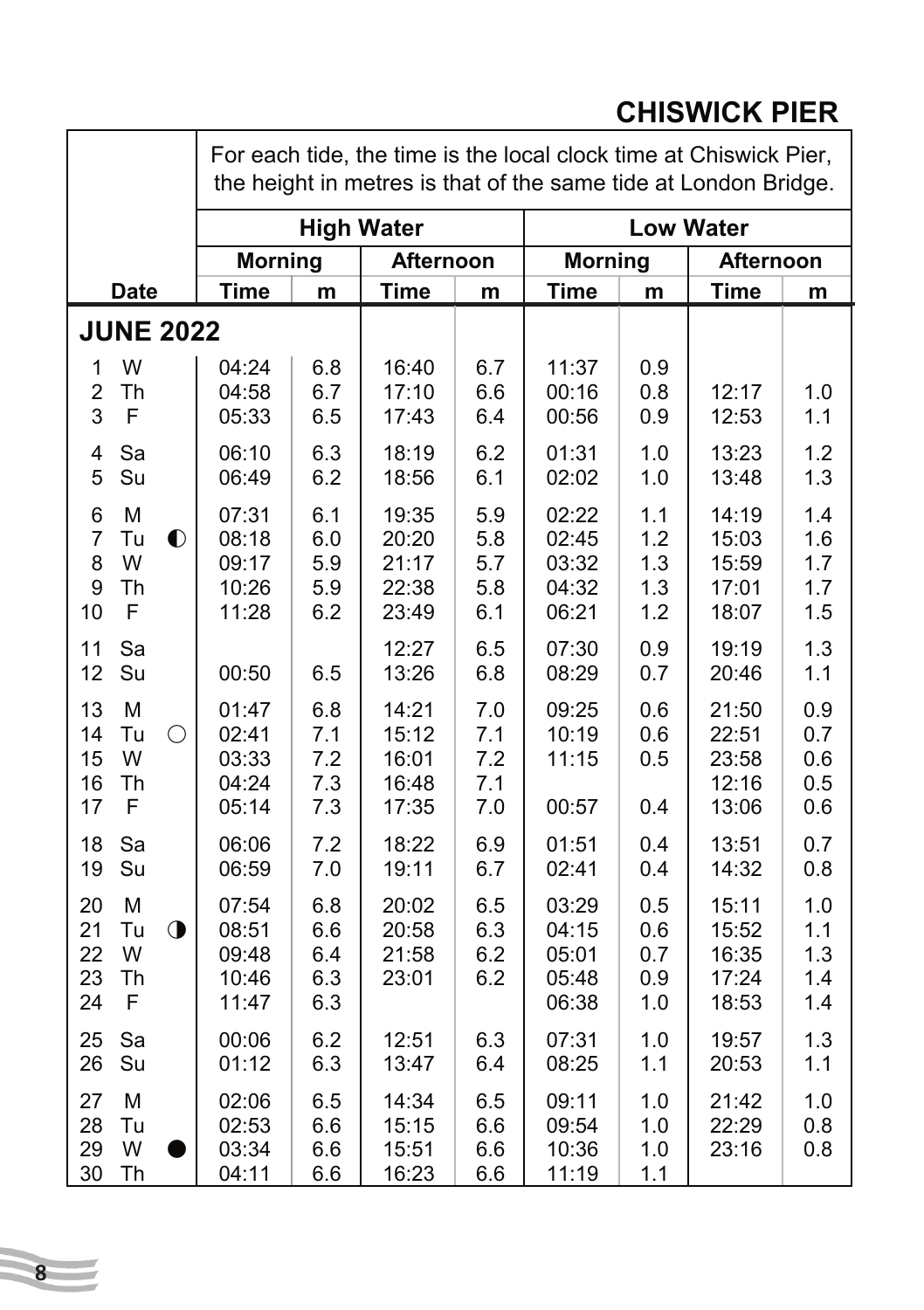|                                                                            | For each tide, the time is the local clock time at Chiswick Pier,<br>the height in metres is that of the same tide at London Bridge. |                                 |                                           |                                 |                                           |                                 |                                           |                                 |
|----------------------------------------------------------------------------|--------------------------------------------------------------------------------------------------------------------------------------|---------------------------------|-------------------------------------------|---------------------------------|-------------------------------------------|---------------------------------|-------------------------------------------|---------------------------------|
|                                                                            | <b>High Water</b>                                                                                                                    |                                 | <b>Low Water</b>                          |                                 |                                           |                                 |                                           |                                 |
|                                                                            | <b>Morning</b>                                                                                                                       |                                 | <b>Afternoon</b>                          |                                 | <b>Morning</b>                            |                                 | <b>Afternoon</b>                          |                                 |
| <b>Date</b>                                                                | <b>Time</b>                                                                                                                          | m                               | <b>Time</b>                               | m                               | <b>Time</b>                               | m                               | <b>Time</b>                               | m                               |
| <b>JULY 2022</b>                                                           |                                                                                                                                      |                                 |                                           |                                 |                                           |                                 |                                           |                                 |
| F<br>1                                                                     | 04:45                                                                                                                                | 6.6                             | 16:55                                     | 6.5                             | 00:04                                     | 0.8                             | 12:02                                     | 1.1                             |
| $\overline{c}$<br>Sa<br>3<br>Su                                            | 05:19<br>05:56                                                                                                                       | 6.5<br>6.5                      | 17:29<br>18:04                            | 6.5<br>6.4                      | 00:48<br>01:27                            | 0.9<br>0.8                      | 12:39<br>13:14                            | 1.1<br>1.1                      |
| M<br>4<br>5<br>Tu<br>W<br>6<br>$\overline{7}$<br>Th<br>$\bullet$<br>F<br>8 | 06:33<br>07:12<br>07:54<br>08:39<br>09:36                                                                                            | 6.4<br>6.4<br>6.3<br>6.2<br>6.1 | 18:40<br>19:14<br>19:52<br>20:37<br>21:39 | 6.3<br>6.2<br>6.1<br>6.1<br>6.0 | 02:01<br>02:29<br>02:52<br>03:21<br>04:01 | 0.9<br>0.9<br>1.0<br>1.1<br>1.1 | 13:44<br>14:16<br>14:52<br>15:35<br>16:24 | 1.1<br>1.2<br>1.3<br>1.4<br>1.5 |
| Sa<br>9<br>Su<br>10                                                        | 10:42<br>11:49                                                                                                                       | 6.1<br>6.3                      | 23:01                                     | 6.1                             | 04:55<br>06:15                            | 1.1<br>1.1                      | 17:23<br>18:34                            | 1.5<br>1.4                      |
| 11<br>M<br>12<br>Tu<br>W<br>13<br>$\bigcirc$<br>14<br>Th<br>F<br>15        | 00:17<br>01:25<br>02:28<br>03:24<br>04:15                                                                                            | 6.3<br>6.6<br>6.9<br>7.1<br>7.3 | 12:56<br>14:01<br>14:58<br>15:48<br>16:35 | 6.5<br>6.7<br>6.9<br>7.0<br>7.1 | 07:50<br>08:55<br>09:55<br>10:55          | 0.9<br>0.8<br>0.7<br>0.6        | 20:04<br>21:24<br>22:30<br>23:59<br>12:05 | 1.2<br>0.9<br>0.7<br>0.5<br>0.6 |
| Sa<br>16<br>17<br>Su                                                       | 05:05<br>05:54                                                                                                                       | 7.4<br>7.4                      | 17:21<br>18:06                            | 7.1<br>7.1                      | 00:56<br>01:46                            | 0.2<br>0.1                      | 12:55<br>13:40                            | 0.5<br>0.5                      |
| M<br>18<br>19<br>Tu<br>W<br>$\bigcirc$<br>20<br>Th<br>21<br>22<br>F        | 06:42<br>07:32<br>08:20<br>09:10<br>10:01                                                                                            | 7.2<br>6.9<br>6.6<br>6.4<br>6.1 | 18:50<br>19:35<br>20:22<br>21:15<br>22:15 | 6.9<br>6.7<br>6.5<br>6.3<br>6.1 | 02:32<br>03:12<br>03:46<br>04:09<br>04:34 | 0.1<br>0.3<br>0.5<br>0.7<br>1.0 | 14:18<br>14:51<br>15:22<br>15:52<br>16:23 | 0.6<br>0.8<br>1.1<br>1.3<br>1.5 |
| 23<br>Sa<br>Su<br>24                                                       | 10:56                                                                                                                                | 5.9                             | 23:21<br>12:02                            | 6.0<br>5.9                      | 05:27<br>06:39                            | 1.2<br>1.4                      | 17:13<br>19:12                            | 1.6<br>1.6                      |
| 25<br>М<br>Tu<br>26<br>27<br>W<br>Th<br>28<br>F<br>29                      | 00:37<br>01:43<br>02:35<br>03:18<br>03:56                                                                                            | 6.0<br>6.2<br>6.4<br>6.5<br>6.6 | 13:13<br>14:08<br>14:53<br>15:32<br>16:06 | 6.0<br>6.3<br>6.5<br>6.6<br>6.6 | 07:43<br>08:44<br>09:37<br>10:27<br>11:13 | 1.4<br>1.3<br>1.2<br>1.1<br>1.1 | 20:21<br>21:19<br>22:14<br>23:10<br>23:57 | 1.3<br>1.1<br>0.9<br>0.8<br>0.8 |
| 30<br>Sa<br>31<br>Su                                                       | 04:29<br>05:03                                                                                                                       | 6.6<br>6.7                      | 16:39<br>17:12                            | 6.6<br>6.7                      | 11:52<br>00:39                            | 1.1<br>0.7                      | 12:26                                     | 1.0                             |

# **CHISWICK PIER**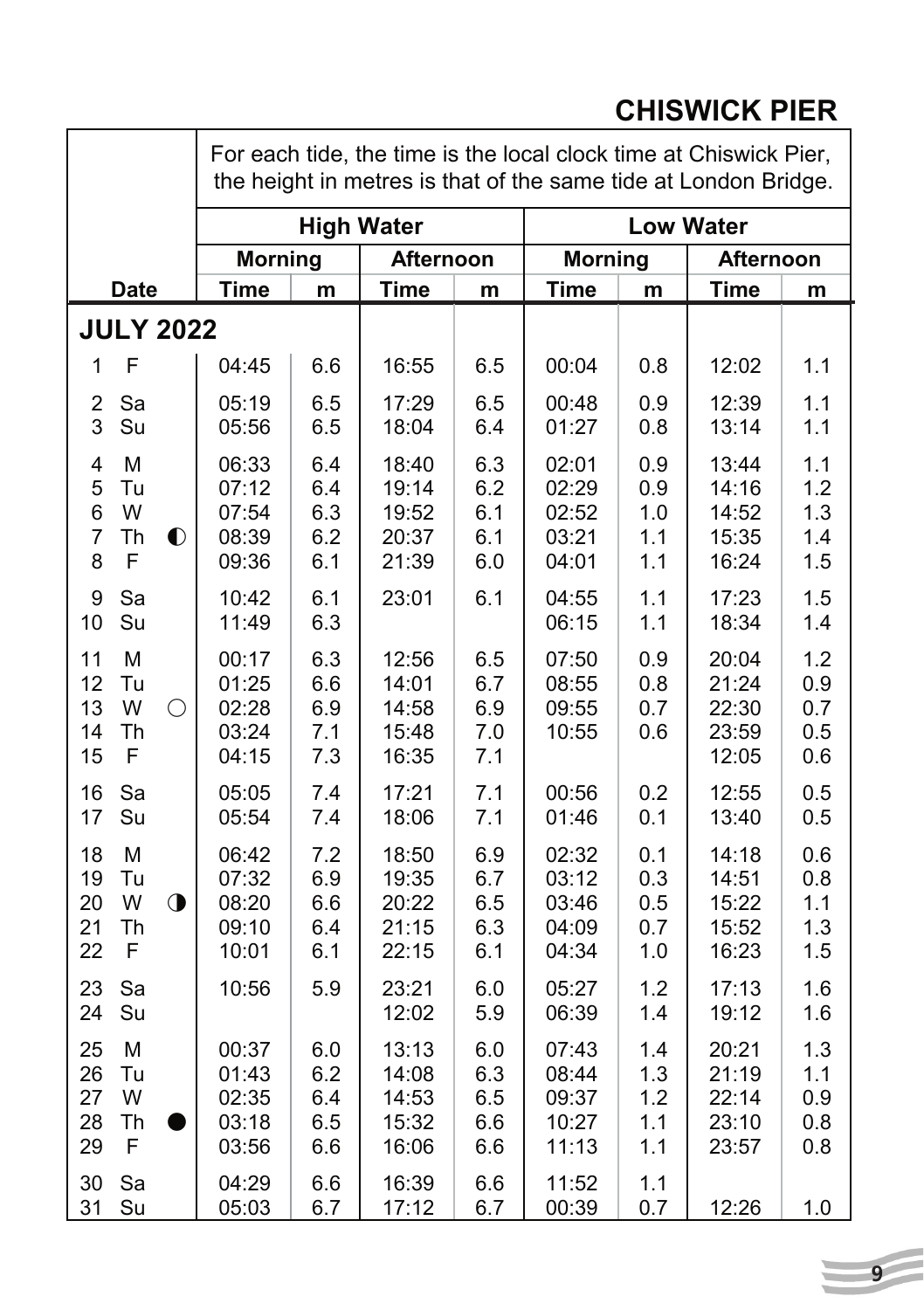#### **Date Time m Time m Time m Time m** For each tide, the time is the local clock time at Chiswick Pier, the height in metres is that of the same tide at London Bridge. **High Water Low Water Morning Afternoon Morning Afternoon AUGUST 2022** 1 M | 05:38 | 6.7 | 17:46 | 6.7 | 01:16 | 0.6 | 13:01 | 0.9 2 Tu | 06:13 | 6.7 | 18:19 | 6.6 | 01:49 | 0.6 | 13:35 | 0.9 3 W | 06:50 | 6.6 | 18:52 | 6.5 | 02:16 | 0.7 | 14:07 | 1.0 4 Th 07:27 6.5 19:27 6.4 02:39 0.8 14:39 1.2 5 F 08:07 6.3 20:09 6.3 03:03 0.9 15:12 1.3 6 Sa | 08:55 | 6.2 | 21:05 | 6.2 | 03:31 | 1.0 | 15:51 | 1.4 7 Su | 09:57 | 6.0 | 22:21 | 6.0 | 04:14 | 1.2 | 16:46 | 1.6 8 M | 11:11 | 6.0 | 23:53 | 6.1 | 05:18 | 1.3 | 18:00 | 1.6 9 Tu 12:36 6.2 07:16 1.2 19:29 1.3 10 W | 01:16 | 6.4 | 13:51 | 6.5 | 08:35 | 1.1 | 21:13 | 1.0 11 Th 02:22 6.8 14:48 6.8 09:42 0.9 22:53 0.6 12 F 03:17 7.1 15:36 7.0 10:46 0.7 23:55 0.3 13 Sa 04:06 7.3 16:20 7.2 11:49 0.5 14 Su 04:52 7.4 17:02 7.2 00:45 0.0 12:36 0.5 15 M | 05:36 | 7.4 | 17:43 | 7.2 | 01:30 | -0.1 | 13:16 | 0.5 16 Tu 06:19 7.2 18:23 7.1 02:09 0.0 13:52 0.6 17 W | 07:01 | 6.9 | 19:02 | 6.9 | 02:40 | 0.3 | 14:24 | 0.8 18 Th | 07:42 | 6.6 | 19:42 | 6.6 | 02:58 | 0.6 | 14:50 | 1.1 19 F 08:23 6.2 20:28 6.2 03:10 0.9 15:08 1.3 20 Sa | 09:08 | 5.9 | 21:27 | 5.9 | 03:21 | 1.2 | 15:32 | 1.6 21 Su | 10:01 | 5.7 | 22:37 | 5.7 | 03:56 | 1.5 | 16:19 | 1.8 22 M | 11:04 | 5.5 | 23:54 | 5.7 | 04:54 | 1.8 | 17:32 | 1.8 23 Tu 12:25 5.7 07:08 1.8 19:52 1.5 24 W | 01:15 | 5.9 | 13:38 | 6.0 | 08:19 | 1.5 | 20:55 | 1.1 25 Th 02:12 6.3 14:27 6.4 09:20 1.3 21:53 0.9 26 F | 02:55 | 6.5 | 15:08 | 6.6 | 10:14 | 1.1 | 22:50 | 0.7 27 Sa 03:33 6.7 15:43 6.7 10:59 1.0 23:36 0.7 28 Su | 04:07 | 6.8 | 16:16 | 6.8 | 11:33 | 1.0 29 M | 04:39 | 6.9 | 16:48 | 6.9 | 00:16 | 0.6 | 12:03 | 0.9 30 Tu 05:14 7.0 17:22 6.9 00:52 0.5 12:41 0.8 31 W 05:49 7.0 17:55 6.9 01:22 0.5 13:18 0.8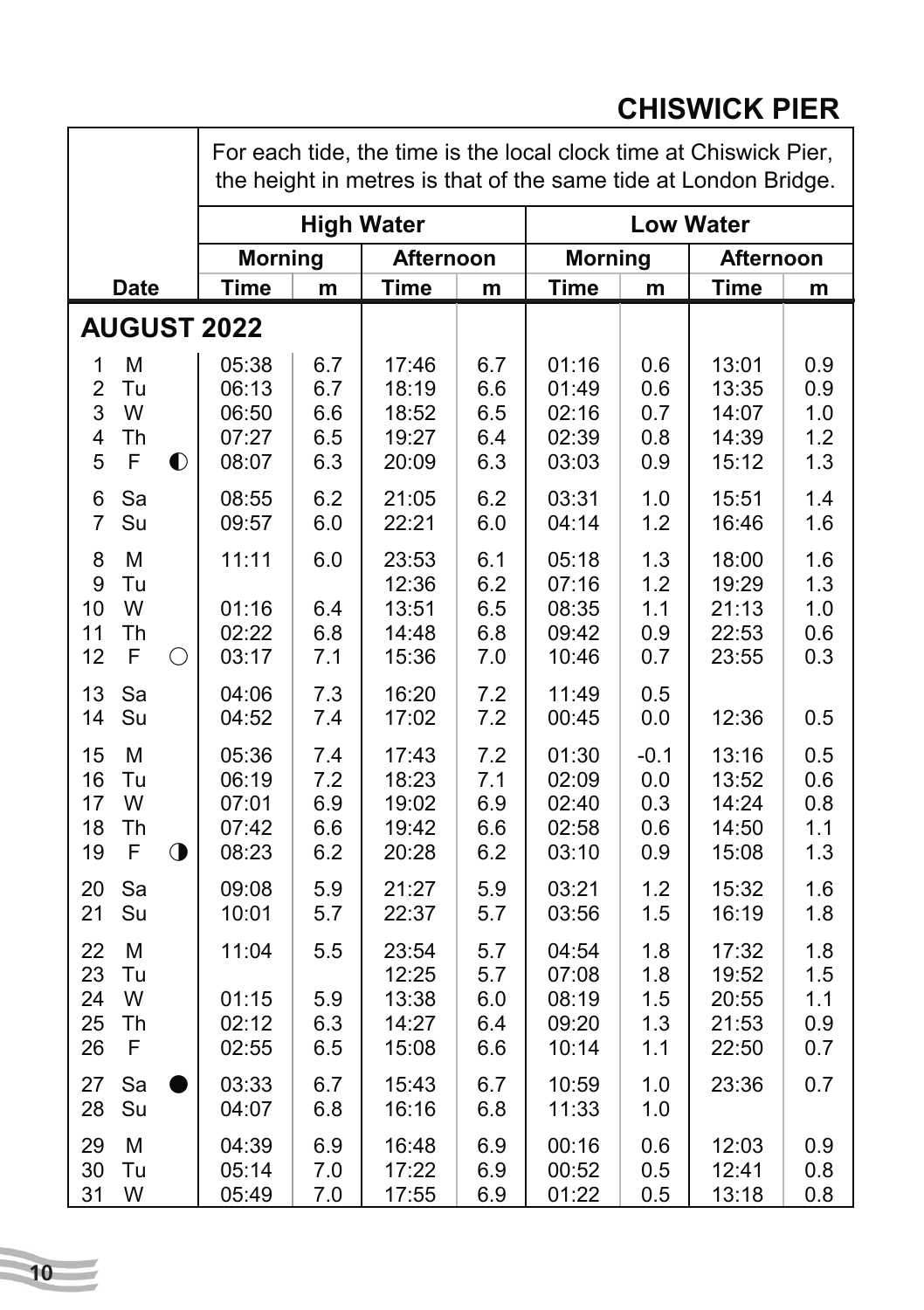#### **Date Time m Time m Time m Time m** For each tide, the time is the local clock time at Chiswick Pier, the height in metres is that of the same tide at London Bridge. **High Water Low Water Morning Afternoon Morning Afternoon SEPTEMBER 2022** 1 Th 06:24 6.9 18:30 6.8 01:50 0.6 13:52 1.0 2 F | 07:00 | 6.7 | 19:06 | 6.7 | 02:15 | 0.7 | 14:23 | 1.1 3 Sa 07:39 6.4 19:49 6.5 02:38 0.9 14:53 1.2 4 Su 08:25 6.2 20:45 6.2 03:05 1.1 15:27 1.4 5 M 09:24 5.9 22:00 6.0 03:45 1.4 16:19 1.6 6 Tu | 10:40 | 5.8 | 23:48 | 6.0 | 04:52 | 1.6 | 17:37 | 1.7 7 W 12:27 5.9 06:53 1.5 19:47 1.3 8 Th 01:11 6.4 13:39 6.4 08:25 1.2 21:11 0.9 9 F 02:13 6.8 14:33 6.8 09:30 0.8 22:47 0.4 10 Sa 03:05 7.2 15:19 7.0 10:28 0.6 23:39 0.1 11 Su 03:50 7.3 16:00 7.2 11:21 0.5 12 M 04:32 7.4 16:38 7.3 00:25 0.0 12:04 0.5 13 Tu | 05:12 | 7.4 | 17:16 | 7.3 | 01:02 | 0.1 | 12:44 | 0.5 14 W | 05:50 | 7.2 | 17:53 | 7.2 | 01:33 | 0.2 | 13:21 | 0.7 15 Th | 06:27 | 6.9 | 18:30 | 6.9 | 01:51 | 0.5 | 13:52 | 0.9 16 F | 07:01 | 6.5 | 19:07 | 6.6 | 02:06 | 0.8 | 14:17 | 1.1 17 Sa 07:35 6.2 19:47 6.2 02:21 1.1 14:33 1.3 18 Su 08:14 5.8 20:40 5.8 02:38 1.4 14:52 1.5 19 M | 09:07 | 5.5 | 21:56 | 5.5 | 03:10 | 1.7 | 15:33 | 1.8 20 Tu | 10:18 | 5.3 | 23:12 | 5.4 | 04:02 | 2.1 | 16:44 | 2.0 21 W | 11:38 | 5.4 | | | 05:28 | 2.2 | 19:18 | 1.7 22 Th | 00:30 | 5.7 | 12:56 | 5.8 | 07:47 | 1.8 | 20:21 | 1.2 23 F | 01:37 | 6.2 | 13:53 | 6.3 | 08:49 | 1.4 | 21:17 | 0.9 24 Sa | 02:23 | 6.5 | 14:36 | 6.6 | 09:41 | 1.1 | 22:10 | 0.7 25 Su ●| 03:02 | 6.8 | 15:12 | 6.8 | 10:22 | 1.0 | 23:00 | 0.6 26 M 03:36 6.9 15:46 6.9 10:57 0.9 23:41 0.5 27 Tu | 04:10 | 7.0 | 16:19 | 7.0 | 11:36 | 0.9 28 W 04:45 7.2 16:54 7.1 00:16 0.5 12:19 0.8 29 Th | 05:21 | 7.2 | 17:31 | 7.1 | 00:49 | 0.5 | 12:59 | 0.8 30 F 05:58 7.0 18:10 7.0 01:21 0.6 13:35 0.9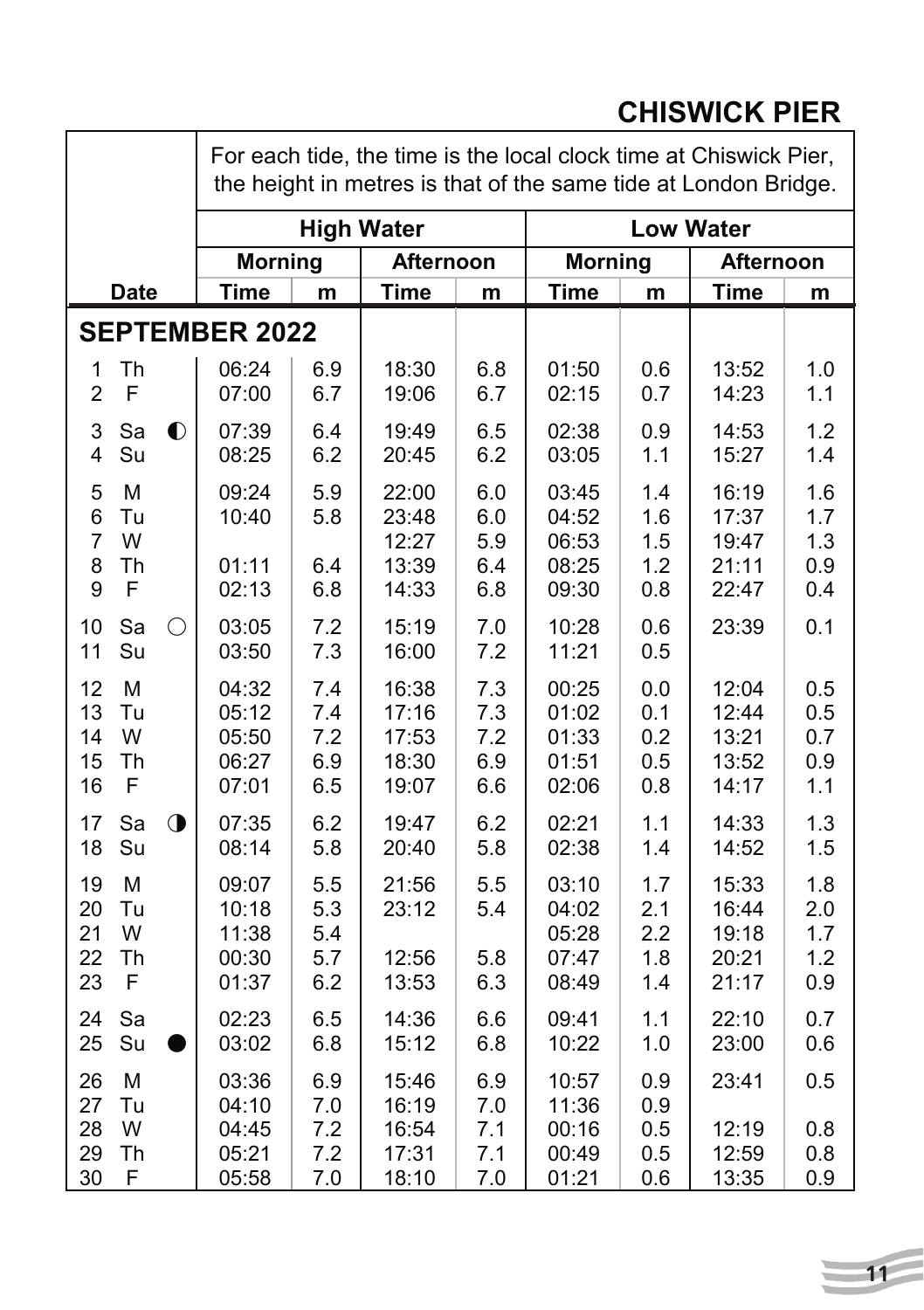#### **Date Time m Time m Time m Time m** For each tide, the time is the local clock time at Chiswick Pier, the height in metres is that of the same tide at London Bridge. **High Water Low Water Morning Afternoon Morning Afternoon OCTOBER 2022** 1 Sa | 06:36 | 6.8 | 18:51 | 6.8 | 01:50 | 0.7 | 14:08 | 1.0 2 Su | 07:16 | 6.5 | 19:38 | 6.5 | 02:16 | 1.0 | 14:39 | 1.2 3 M 08:02 6.1 20:36 6.2 02:46 1.2 15:14 1.4 4 Tu 09:02 5.8 22:00 5.9 03:30 1.6 16:07 1.6 5 W 10:24 5.6 23:41 6.1 04:46 1.8 17:26 1.6 6 Th 12:11 5.9 06:44 1.6 19:50 1.2 7 F | 00:56 | 6.5 | 13:18 | 6.4 | 08:09 | 1.2 | 21:12 | 0.7 8 Sa | 01:55 | 6.9 | 14:12 | 6.8 | 09:11 | 0.9 | 22:26 | 0.3 9 Su 02:45 7.2 14:56 7.0 10:04 0.7 23:15 0.2 10 M | 03:28 | 7.3 | 15:36 | 7.1 | 10:50 | 0.6 | 23:55 | 0.2 11 Tu 04:08 7.3 16:13 7.2 11:29 0.6 12 W 04:44 7.2 16:48 7.3 00:25 0.4 12:09 0.7 13 Th | 05:18 | 7.1 | 17:24 | 7.2 | 00:19 | 0.6 | 12:48 | 0.8 14 F 05:51 6.9 18:00 6.9 00:55 0.8 13:22 0.9 15 Sa | 06:22 | 6.5 | 18:37 | 6.5 | 01:25 | 1.0 | 13:49 | 1.1 16 Su | 06:53 | 6.2 | 19:15 | 6.1 | 01:48 | 1.2 | 14:10 | 1.3 17 M 07:26 5.9 19:59 5.8 02:08 1.5 14:24 1.5 18 Tu | 08:09 | 5.6 | 21:12 | 5.5 | 02:36 | 1.8 | 14:56 | 1.7 19 W 09:24 5.2 22:31 5.3 03:22 2.1 15:57 2.0 20 Th | 10:55 | 5.2 | 23:42 | 5.6 | 04:36 | 2.4 | 17:28 | 1.8 21 F | | | 12:08 | 5.6 | 06:11 | 2.1 | 19:38 | 1.4 22 Sa | 00:46 | 6.0 | 13:08 | 6.1 | 07:51 | 1.6 | 20:33 | 1.0 23 Su | 01:40 | 6.5 | 13:56 | 6.5 | 08:50 | 1.3 | 21:24 | 0.8 24 M 02:23 6.8 14:35 6.8 09:38 1.1 22:11 0.6 25 Tu ●| 03:00 | 7.0 | 15:11 | 7.0 | 10:24 | 1.0 | 22:57 | 0.6 26 W | 03:38 | 7.1 | 15:49 | 7.1 | 11:11 | 0.9 | 23:41 | 0.5 27 Th | 04:16 | 7.2 | 16:30 | 7.2 | 11:58 | 0.8 28 F | 04:56 | 7.2 | 17:12 | 7.2 | 00:21 | 0.6 | 12:43 | 0.8 29 Sa | 05:38 | 7.1 | 17:56 | 7.1 | 00:59 | 0.6 | 13:23 | 0.9 30 Su | 05:19 | 6.8 | 17:42 | 6.8 | 01:34 | 0.8 | 12:59 | 1.0 31 M | 06:02 | 6.4 | 18:35 | 6.5 | 01:07 | 1.1 | 13:34 | 1.1

**CHISWICK PIER**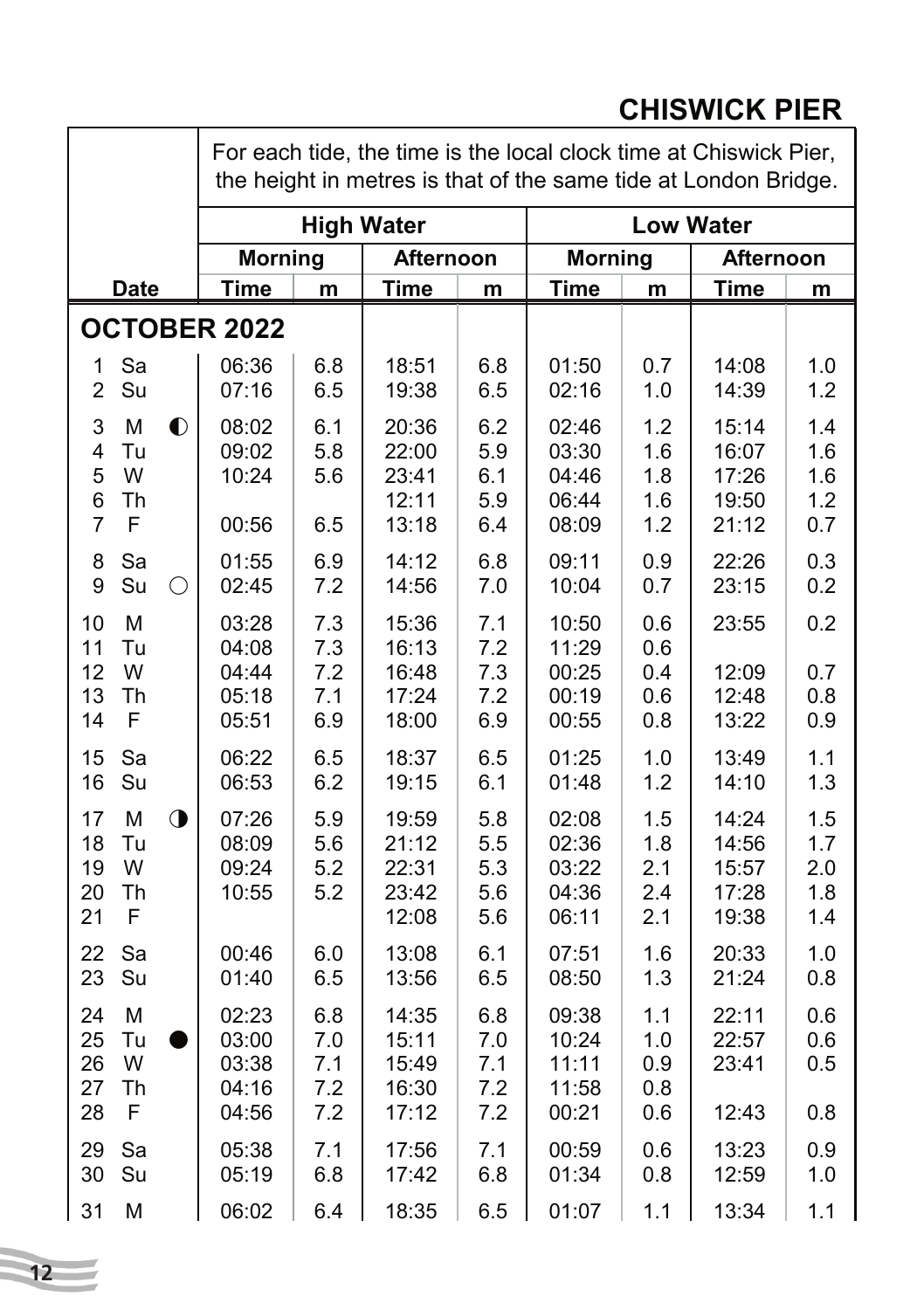#### **Date Time m Time m Time m Time m** For each tide, the time is the local clock time at Chiswick Pier, the height in metres is that of the same tide at London Bridge. **High Water Low Water Morning Afternoon Morning Afternoon NOVEMBER 2022** 1 Tu 06:51 6.1 19:39 6.2 01:47 1.4 14:15 1.3 2 W | 07:52 | 5.8 | 21:03 | 6.1 | 02:38 | 1.7 | 15:11 | 1.5 3 Th | 09:18 | 5.8 | 22:20 | 6.2 | 03:47 | 1.8 | 17:15 | 1.3 4 F | 10:43 | 6.0 | 23:31 | 6.6 | 05:30 | 1.6 | 18:31 | 1.0 5 Sa 11:50 6.4 06:44 1.3 19:39 0.7 6 Su 00:30 6.9 12:45 6.7 07:45 1.0 20:54 0.5 7 M 01:20 7.0 13:32 6.9 08:36 0.8 21:43 0.5 8 Tu 02:04 7.1 14:12 7.0 09:20 0.8 22:19 0.6 9 W 02:43 7.1 14:50 7.1 09:58 0.7 22:03 0.7 10 Th | 03:18 | 7.0 | 15:25 | 7.1 | 10:38 | 0.8 | 22:43 | 0.9 11 F 03:50 6.9 16:00 7.0 11:19 0.9 23:22 1.0 12 Sa | 04:20 | 6.7 | 16:36 | 6.7 | 11:56 | 1.0 | 23:56 | 1.1 13 Su | 04:50 | 6.5 | 17:13 | 6.4 | | | | | | 12:28 | 1.1 14 M | 05:23 | 6.2 | 17:51 | 6.2 | 00:26 | 1.3 | 12:55 | 1.2 15 Tu | 05:57 | 6.0 | 18:33 | 5.9 | 00:50 | 1.5 | 13:13 | 1.4 16 W 06:36 5.7 19:24 5.7 01:17 1.7 13:38 1.5 17 Th | 07:26 | 5.5 | 20:43 | 5.6 | 02:00 | 1.9 | 14:29 | 1.7 18 F | 08:49 | 5.4 | 21:50 | 5.6 | 03:00 | 2.2 | 15:41 | 1.8 19 Sa | 10:15 | 5.5 | 22:50 | 6.0 | 04:12 | 2.1 | 17:45 | 1.5 20 Su | 11:16 | 5.9 | 23:46 | 6.3 | 05:27 | 1.8 | 18:47 | 1.2 21 M 12:08 6.3 06:39 1.5 19:41 0.9 22 Tu | 00:37 | 6.7 | 12:55 | 6.7 | 07:55 | 1.2 | 20:33 | 0.8 23 W ●| 01:24 | 6.9 | 13:40 | 7.0 | 08:51 | 1.1 | 21:22 | 0.7 24 Th 02:08 7.1 14:25 7.1 09:46 0.9 22:12 0.7 25 F | 02:53 | 7.2 | 15:11 | 7.2 | 10:40 | 0.8 | 23:01 | 0.7 26 Sa | 03:37 | 7.1 | 15:59 | 7.3 | 11:31 | 0.8 | 23:47 | 0.7 27 Su | 04:22 | 7.0 | 16:48 | 7.1 | | | 12:20 | 0.8 28 M 05:09 6.8 17:39 6.9 00:29 0.9 13:06 0.8 29 Tu | 05:56 | 6.5 | 18:35 | 6.7 | 01:10 | 1.0 | 13:50 | 0.9 30 W 06:46 6.2 19:38 6.4 01:53 1.3 14:36 1.0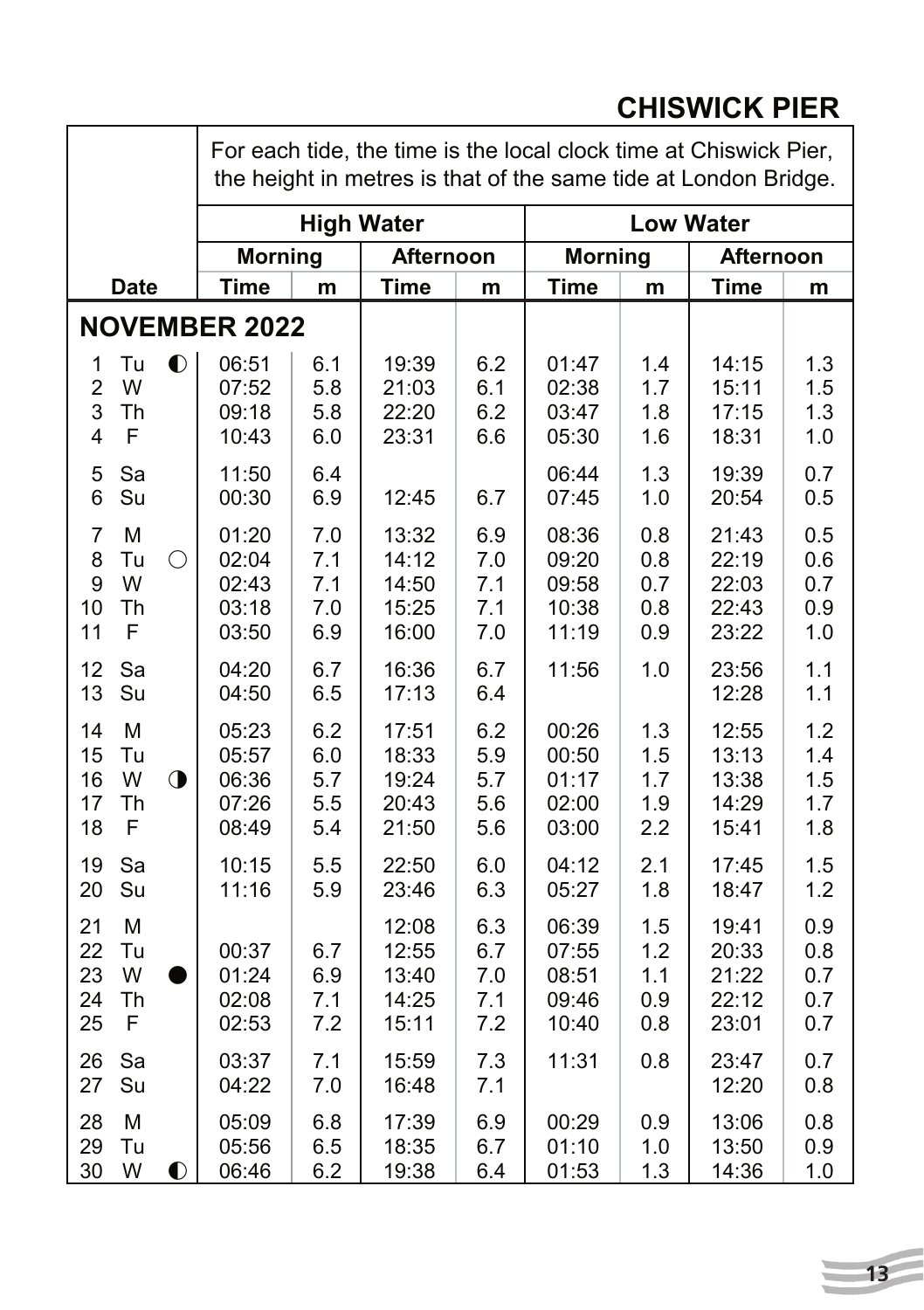|                                                                                | For each tide, the time is the local clock time at Chiswick Pier,<br>the height in metres is that of the same tide at London Bridge. |                                        |                                                    |                                        |                                           |                                 |                                                    |                                        |  |
|--------------------------------------------------------------------------------|--------------------------------------------------------------------------------------------------------------------------------------|----------------------------------------|----------------------------------------------------|----------------------------------------|-------------------------------------------|---------------------------------|----------------------------------------------------|----------------------------------------|--|
|                                                                                | <b>High Water</b>                                                                                                                    |                                        |                                                    | <b>Low Water</b>                       |                                           |                                 |                                                    |                                        |  |
|                                                                                | <b>Morning</b>                                                                                                                       |                                        | Afternoon                                          |                                        | <b>Morning</b>                            |                                 | <b>Afternoon</b>                                   |                                        |  |
| <b>Date</b>                                                                    | <b>Time</b>                                                                                                                          | m                                      | <b>Time</b>                                        | m                                      | <b>Time</b>                               | m                               | <b>Time</b>                                        | m                                      |  |
| <b>DECEMBER 2022</b>                                                           |                                                                                                                                      |                                        |                                                    |                                        |                                           |                                 |                                                    |                                        |  |
| Th<br>1<br>F<br>$\overline{2}$                                                 | 07:45<br>08:56                                                                                                                       | 6.1<br>6.0                             | 20:45<br>21:50                                     | 6.3<br>6.4                             | 02:41<br>03:35                            | 1.5<br>1.6                      | 15:56<br>16:57                                     | 1.1<br>1.1                             |  |
| Sa<br>3<br>Su<br>4                                                             | 10:07<br>11:14                                                                                                                       | 6.1<br>6.3                             | 22:56<br>23:59                                     | 6.5<br>6.6                             | 04:51<br>06:09                            | 1.5<br>1.4                      | 17:55<br>18:55                                     | 1.0<br>0.9                             |  |
| 5<br>M<br>Tu<br>6<br>W<br>7<br>8<br>Th<br>O<br>F<br>9                          | 00:53<br>01:39<br>02:20<br>02:57                                                                                                     | 6.7<br>6.8<br>6.8<br>6.7               | 12:16<br>13:09<br>13:54<br>14:35<br>15:11          | 6.5<br>6.6<br>6.7<br>6.8<br>6.8        | 07:11<br>08:04<br>08:50<br>09:30<br>10:11 | 1.2<br>1.1<br>1.0<br>0.9<br>0.9 | 19:48<br>20:27<br>21:01<br>21:38<br>22:19          | 0.9<br>0.9<br>0.9<br>1.0<br>1.1        |  |
| 10<br>Sa<br>Su<br>11                                                           | 03:29<br>03:57                                                                                                                       | 6.7<br>6.6                             | 15:45<br>16:19                                     | 6.7<br>6.6                             | 10:56<br>11:38                            | 0.9<br>1.0                      | 23:00<br>23:38                                     | 1.2<br>1.2                             |  |
| 12<br>M<br>13<br>Tu<br>W<br>14<br>15<br>Th<br>F<br>$\bigcirc$<br>16            | 04:29<br>05:03<br>05:39<br>06:15<br>06:53                                                                                            | 6.4<br>6.3<br>6.2<br>6.0<br>5.9        | 16:55<br>17:33<br>18:13<br>18:56<br>19:45          | 6.4<br>6.3<br>6.2<br>6.0<br>5.9        | 00:11<br>00:40<br>01:10<br>01:47          | 1.3<br>1.4<br>1.5<br>1.6        | 12:15<br>12:49<br>13:15<br>13:38<br>14:15          | 1.1<br>1.1<br>1.2<br>1.3<br>1.4        |  |
| Sa<br>17<br>18<br>Su                                                           | 07:38<br>08:43                                                                                                                       | 5.7<br>5.7                             | 20:49<br>21:55                                     | 5.9<br>6.0                             | 02:34<br>03:28                            | 1.8<br>1.8                      | 15:05<br>16:07                                     | 1.5<br>1.5                             |  |
| 19<br>M<br>20<br>Tu<br>W<br>21<br>22<br>Th<br>F<br>23                          | 10:16<br>11:20<br>00:52<br>01:46                                                                                                     | 5.9<br>6.2<br>6.8<br>6.9               | 22:55<br>23:53<br>12:19<br>13:15<br>14:09          | 6.2<br>6.5<br>6.5<br>6.8<br>7.1        | 04:29<br>05:37<br>06:52<br>08:17<br>09:19 | 1.8<br>1.6<br>1.4<br>1.1<br>1.0 | 17:47<br>18:56<br>19:54<br>20:50<br>21:46          | 1.3<br>1.1<br>0.9<br>0.8<br>0.8        |  |
| Sa<br>24<br>25<br>Su                                                           | 02:36<br>03:25                                                                                                                       | 7.0<br>7.0                             | 15:00<br>15:50                                     | 7.2<br>7.3                             | 10:24<br>11:33                            | 0.8<br>0.7                      | 22:49<br>23:44                                     | 0.8<br>0.7                             |  |
| M<br>26<br>27<br>Tu<br>W<br>28<br>29<br>Th<br>F<br>30<br>$\bullet$<br>Sa<br>31 | 04:11<br>04:58<br>05:45<br>06:33<br>07:24<br>08:22                                                                                   | 7.0<br>6.9<br>6.8<br>6.6<br>6.4<br>6.2 | 16:41<br>17:32<br>18:25<br>19:20<br>20:16<br>21:13 | 7.3<br>7.1<br>6.9<br>6.7<br>6.5<br>6.3 | 00:32<br>01:14<br>01:52<br>02:29<br>03:07 | 0.8<br>0.8<br>1.0<br>1.2<br>1.3 | 12:29<br>13:20<br>14:08<br>14:53<br>15:36<br>16:20 | 0.5<br>0.5<br>0.5<br>0.6<br>0.8<br>1.0 |  |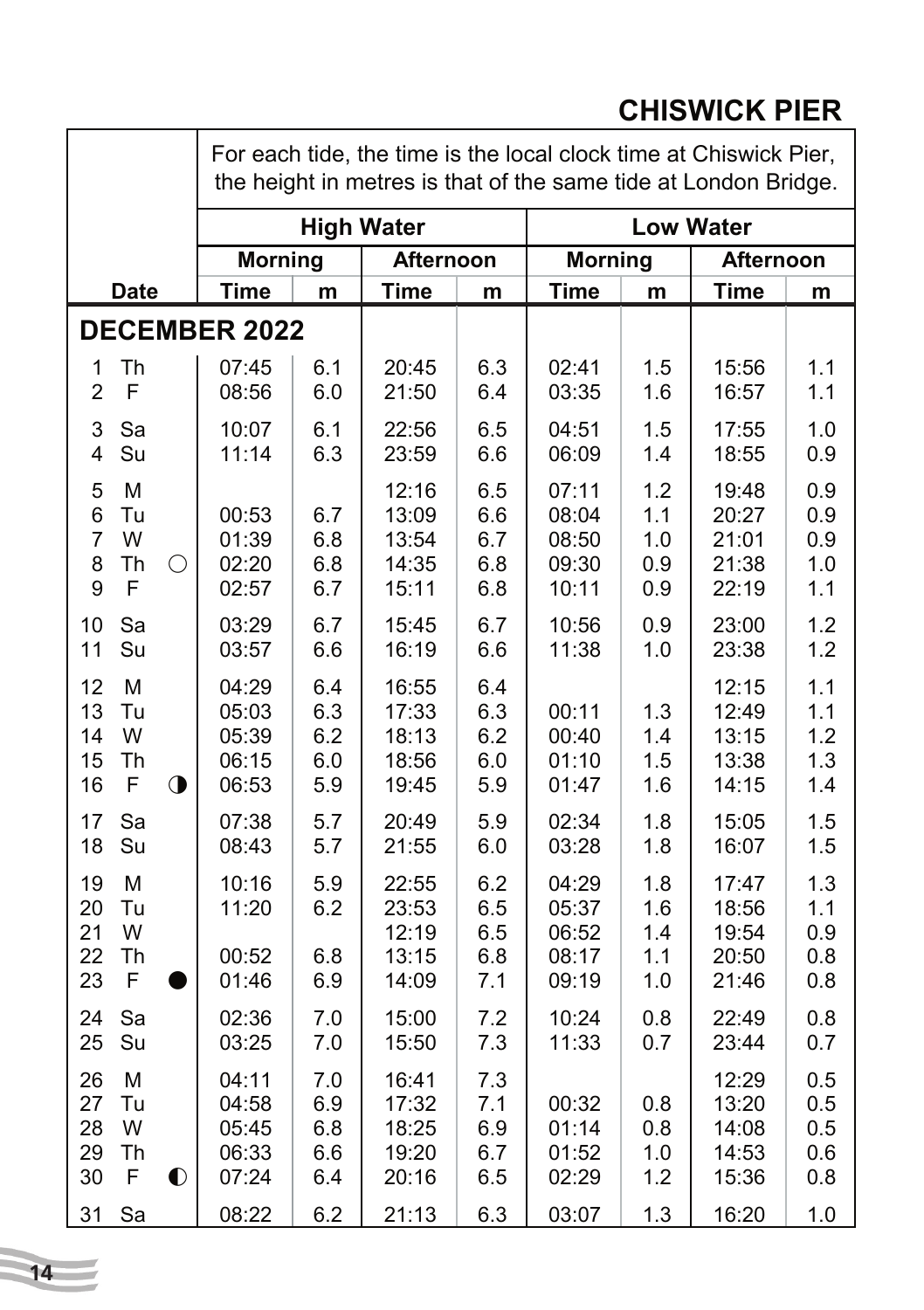

The Chiswick Pier Trust runs the Chiswick Pier, managing both the residential and visitor mooring facilities and hiring out the hall and conference room.

We support major river events, organise talks about the Thames, and run cruises, while the RNLI, Chiswick Pier Canoe Club, Chiswick Sea Cadets and Thames Explorer Trust are all stationed at the Pier.

There are lots of exciting things to do at Corney Reach, come and join us!

Printed by Shanks Printers & Finishers Ltd – 01903 716442